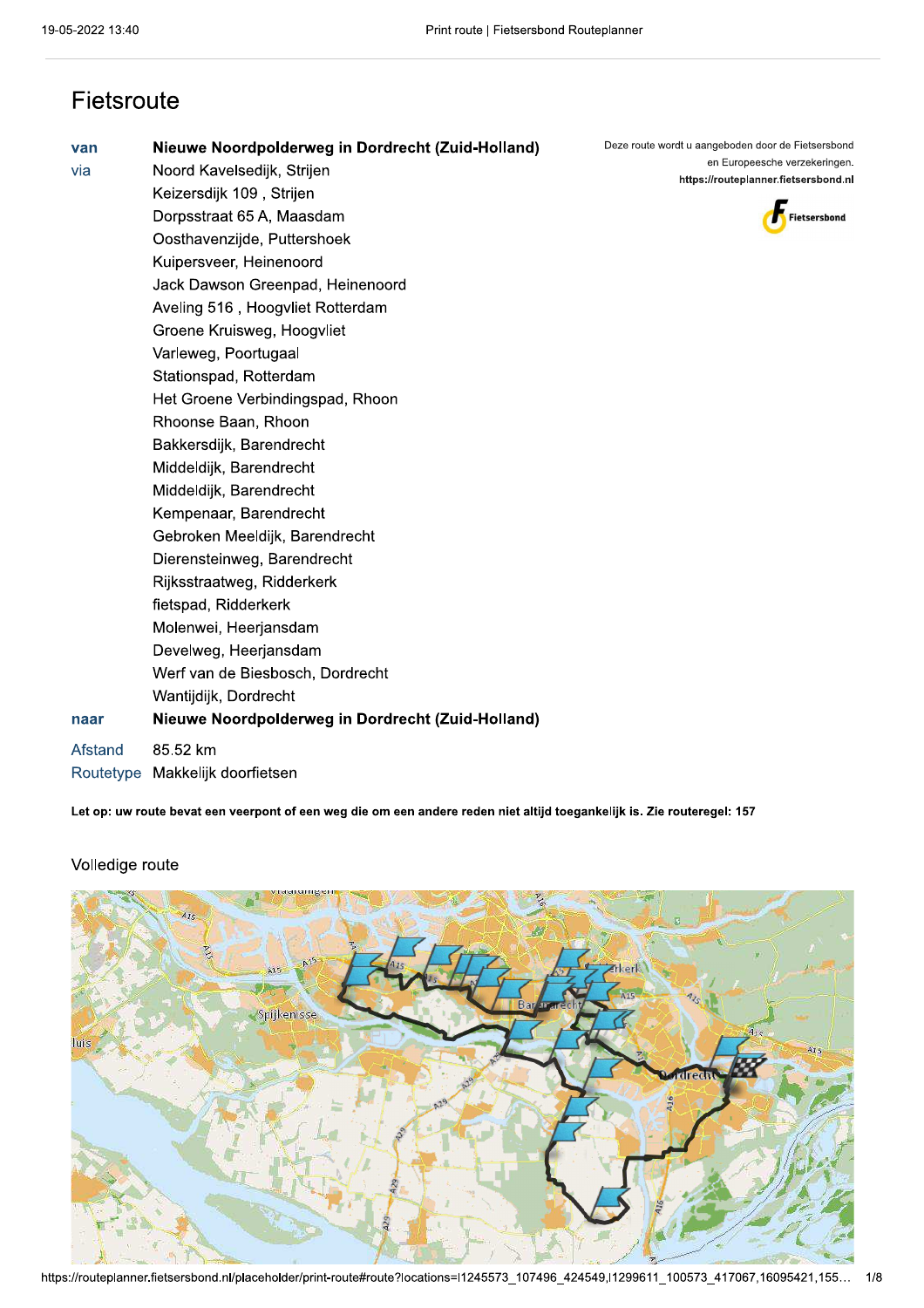$3 km$ 

Leaflet | Base Layer data © Kadaster, Road Layer data © Fietsersbond

|                | Start bij Nieuwe Noordpolderweg in Dordrecht (Zuid-Holland) en ga zuidwestwaarts                                                                                            |               |                                               |              |
|----------------|-----------------------------------------------------------------------------------------------------------------------------------------------------------------------------|---------------|-----------------------------------------------|--------------|
| 1              | Ga na 129 meter op de kruising                                                                                                                                              | linksaf       | naar Groenezoom                               | 129<br>meter |
| $\overline{2}$ | Ga na 58 meter na de oversteek                                                                                                                                              | rechtdoor     | , naam blijft<br>Groenezoom                   | 187<br>meter |
| 3              | Ga na 99 meter bij de T-splitsing                                                                                                                                           | rechtsaf      | naar Randweg                                  | 311<br>meter |
| 4              | Ga na 312 meter bij het einde                                                                                                                                               | rechtdoor     | , naam wordt<br>fietspad westzijde<br>Randweg | 623<br>meter |
| 5              | Ga na 315 meter bij het kruispunt                                                                                                                                           | rechtsaf      | naar Provincialeweg                           | 939<br>meter |
| 6              | Ga na 197 meter bij het kruispunt<br>Deze afslag is bij een Verkeerslicht.                                                                                                  | schuin links  | naar fietspad<br>oostzijde Rondweg            | 1.1 km.      |
| 7              | Ga na 1.5 km. bij het kruispunt<br>Deze afslag is bij een Verkeerslicht.                                                                                                    | schuin links  | , naam blijft fietspad<br>oostzijde Rondweg   | 2.7 km.      |
| 8              | Ga na 1.5 km. bij het kruispunt                                                                                                                                             | schuin links  | , naam blijft fietspad<br>oostzijde Rondweg   | 4.2 km.      |
| 9              | Ga na 919 meter op de kruising<br>In dit routeonderdeel zit een Dit is een gastadres van<br>Vrienden op de Fiets met de volgende beschrijving:<br>Verblijftype: Logeerkamer | rechtsaf      | naar Kilweg                                   | 5.2 km.      |
| 10             | Ga na 821 meter bij het kruispunt                                                                                                                                           | rechtdoor     | , naam wordt<br>Amstelwijckfietsbrug          | 6.0 km.      |
| 11             | Ga na 408 meter bij de Y-splitsing                                                                                                                                          | schuin links  | naar fietspad                                 | 6.4 km.      |
| 12             | Ga na 249 meter bij het einde                                                                                                                                               | rechtdoor     | , naam wordt<br>Rijksstraatweg                | 6.7 km.      |
| 13             | Ga na 514 meter bij het kruispunt                                                                                                                                           | rechtsaf      | naar Provincialeweg                           | 7.2 km.      |
| 14             | Ga na 423 meter bij de zijstraat<br>Deze afslag is bij een weg met de volgende beschrijving:<br>Let op: landbouwverkeer toegestaan!.                                        | schuin rechts | , naam blijft<br>Provincialeweg               | 7.6 km.      |
| 15             | Ga na 580 meter op de kruising                                                                                                                                              | linksaf       | naar Wieldrechtse<br>Zeedijk                  | 8.2 km.      |
| 16             | Ga na 171 meter op de kruising                                                                                                                                              | linksaf       | naar Provincialeweg                           | 8.4 km.      |
| 17             | Ga na 269 meter bij de zijstraat<br>In dit routeonderdeel zit een Negeren in lijst afwijkingen LF.                                                                          | linksaf       | , naam blijft<br>Provincialeweg               | 8.6 km.      |
| 18             | Ga na 15 meter bij de T-splitsing                                                                                                                                           | linksaf       | , naam blijft<br>Provincialeweg               | 8.6 km.      |
| 19             | Ga na 238 meter bij het einde                                                                                                                                               | rechtdoor     | , naam wordt<br>Kiltunnel                     | 8.9 km.      |
| 20             | Ga na 409 meter bij het einde<br>Op deze weg komt u in de woonplaats 's-Gravendeel.                                                                                         | rechtdoor     | , naam wordt<br>Kiltunnelweg                  | 9.3 km.      |
| 21             | Ga na 572 meter bij het kruispunt                                                                                                                                           | schuin rechts | naar Strijenseweg                             | 9.9 km.      |
| 22             | Ga na 1.5 km. bij de zijstraat                                                                                                                                              | rechtdoor     | , naam wordt<br>Mookhoek                      | 11.4 km.     |
| 23             | Ga na 1.0 km. bij de zijstraat<br>Op deze weg komt u in de woonplaats Mookhoek.                                                                                             | linksaf       | naar Melkweg                                  | 12.4 km.     |
| 24             | Ga na 1.1 km. bij de T-splitsing<br>Op deze weg komt u in de woonplaats 's-Gravendeel.                                                                                      | rechtsaf      | , naam blijft<br>Melkweg                      | 13.5 km.     |

Ga na 1.1 km. bij de T-splitsing<br>Op deze weg komt u in de woonplaats 's-Gravendeel.

https://routeplanner.fietsersbond.nl/placeholder/print-route#route?locations=l1245573\_107496\_424549,l1299611\_100573\_417067,16095421,155... 2/8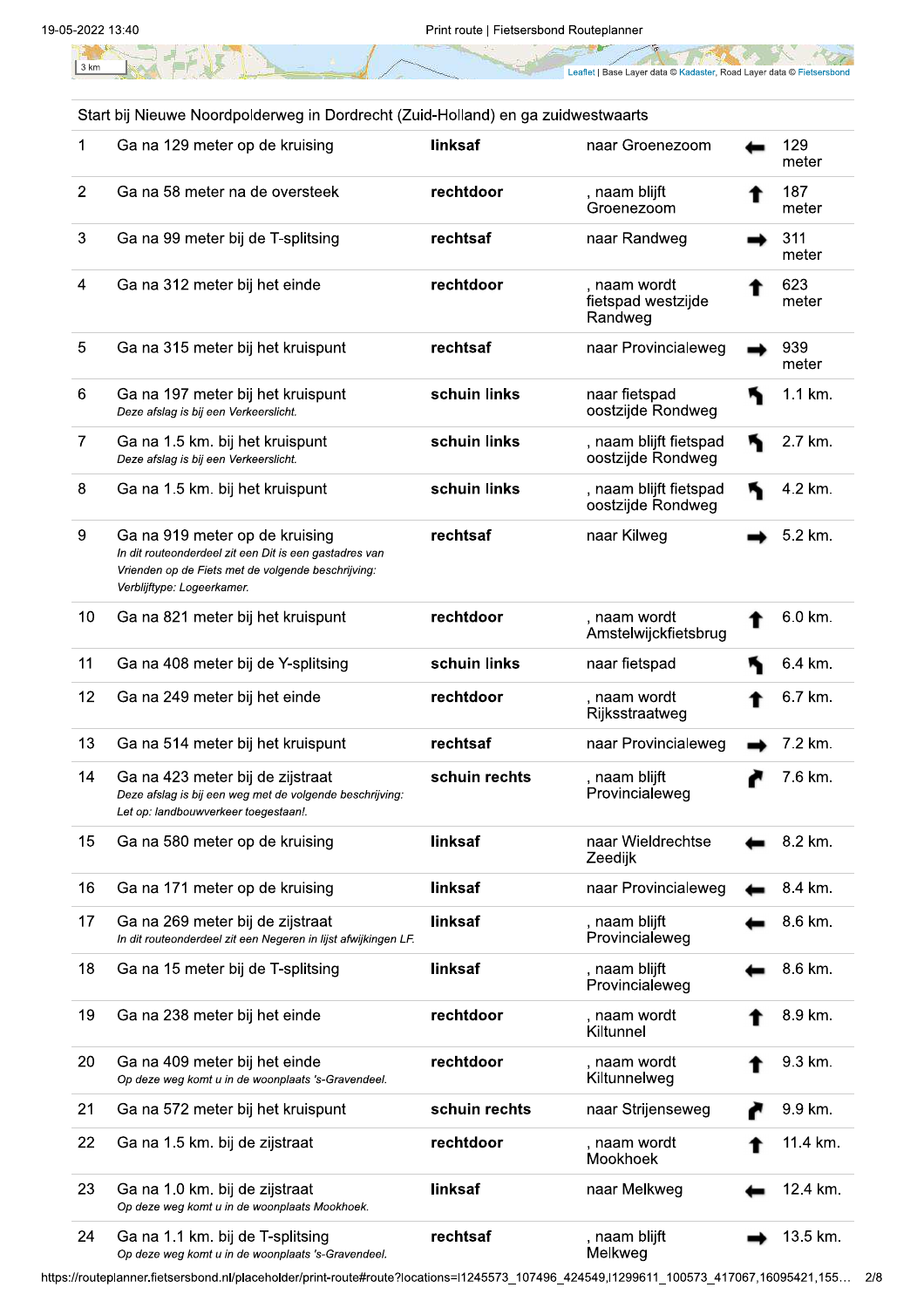Print route | Fietsersbond Routeplanner

| 25 | Ga na 43 meter bij de T-splitsing                                                   | schuin rechts | naar Schenkeldijk                 | 13.6 km. |
|----|-------------------------------------------------------------------------------------|---------------|-----------------------------------|----------|
| 26 | Ga na 996 meter bij de zijstraat                                                    | schuin links  | naar Kooilandsedijk               | 14.6 km. |
| 27 | Ga na 188 meter bij de zijstraat<br>Op deze weg komt u in de woonplaats Strijen.    | rechtdoor     | , naam wordt Noord<br>Kavelsedijk | 14.7 km. |
| 28 | Ga na 1.3 km. op de kruising                                                        | rechtdoor     | , naam wordt<br><b>Broekseweg</b> | 16.0 km. |
| 29 | Ga na 2.2 km. bij de Y-splitsing                                                    | schuin rechts | naar Oud<br>Bonaventurasedijk     | 18.3 km. |
| 30 | Ga na 529 meter bij de zijstraat                                                    | linksaf       | naar Molenwegje                   | 18.8 km. |
| 31 | Ga na 513 meter bij het kruispunt                                                   | rechtsaf      | naar Trambaan                     | 19.3 km. |
| 32 | Ga na 194 meter bij het kruispunt                                                   | linksaf       | naar Verlengde<br>Molenweg        | 19.5 km. |
| 33 | Ga na 339 meter op de kruising                                                      | rechtsaf      | naar Keizersdijk                  | 19.9 km. |
| 34 | Kom na 726 meter bij [onbekend] in Strijen (Hoeksche Waard, Zuid-Holland)           |               |                                   | 20.6 km. |
| 35 | Ga na 822 meter bij de Y-splitsing                                                  | schuin rechts | naar Gatsedijk                    | 21.4 km. |
| 36 | Ga na 1.1 km. bij de zijstraat<br>Op deze weg komt u in de woonplaats Maasdam.      | rechtsaf      | naar Dorpsstraat                  | 22.5 km. |
| 37 | Kom na 118 meter bij [onbekend] in Maasdam (Hoeksche Waard, Zuid-Holland)           |               |                                   | 22.6 km. |
| 38 | Ga na 604 meter bij het kruispunt                                                   | linksaf       | naar Raadhuisstraat               | 23.2 km. |
| 39 | Ga na 52 meter bij het kruispunt                                                    | rechtsaf      | naar Hoeksedijk                   | 23.3 km. |
| 40 | Ga na 44 meter bij de zijstraat                                                     | schuin rechts | , naam blijft<br>Hoeksedijk       | 23.4 km. |
| 41 | Ga na 1.4 km. bij het einde                                                         | rechtdoor     | , naam wordt<br>Maasdamsedijk     | 24.8 km. |
| 42 | Ga na 97 meter bij de zijstraat<br>Op deze weg komt u in de woonplaats Puttershoek. | schuin rechts | naar Laan van<br>Heemstede        | 24.9 km. |
| 43 | Ga na 458 meter bij de T-splitsing                                                  | schuin rechts | naar Schouteneinde                | 25.3 km. |
| 44 | Ga na 563 meter bij de T-splitsing                                                  | rechtsaf      | , naam blijft<br>Schouteneinde    | 25.9 km. |
| 45 | Ga na 43 meter bij de Y-splitsing                                                   | schuin links  | naar Oosthavenzijde               | 25.9 km. |
| 46 | Ga na 61 meter bij de zijstraat                                                     | rechtsaf      | , naam blijft<br>Oosthavenzijde   | 26.0 km. |
| 47 | Ga na 23 meter bij het tussenpunt                                                   | terug         | , naam blijft<br>Oosthavenzijde   | 26.0 km. |
| 48 | Ga na 23 meter bij de T-splitsing                                                   | rechtsaf      | naar Weverseinde                  | 26.1 km. |
| 49 | Ga na 1.3 km. bij het kruispunt                                                     | schuin rechts | naar Het Weegje                   | 27.3 km. |
| 50 | Ga na 765 meter bij de zijstraat                                                    | rechtdoor     | , naam wordt<br>Kuipersveer       | 28.1 km. |
| 51 | Ga na 1.1 km. bij de zijstraat<br>Op deze weg komt u in de woonplaats Heinenoord.   | schuin rechts | naar<br>Buitengorzendijk          | 29.2 km. |
| 52 | Ga na 1.7 km. bij de T-splitsing                                                    | rechtsaf      | naar Boonsweg                     | 30.9 km. |
| 53 | Ga na 37 meter bij de zijstraat                                                     | linksaf       | naar Jack Dawson<br>Greenpad      | 31.0 km. |
| 54 | Ga na 1.2 km. bij de T-splitsing                                                    | linksaf       | naar<br>Buitengorzendijk          | 32.1 km. |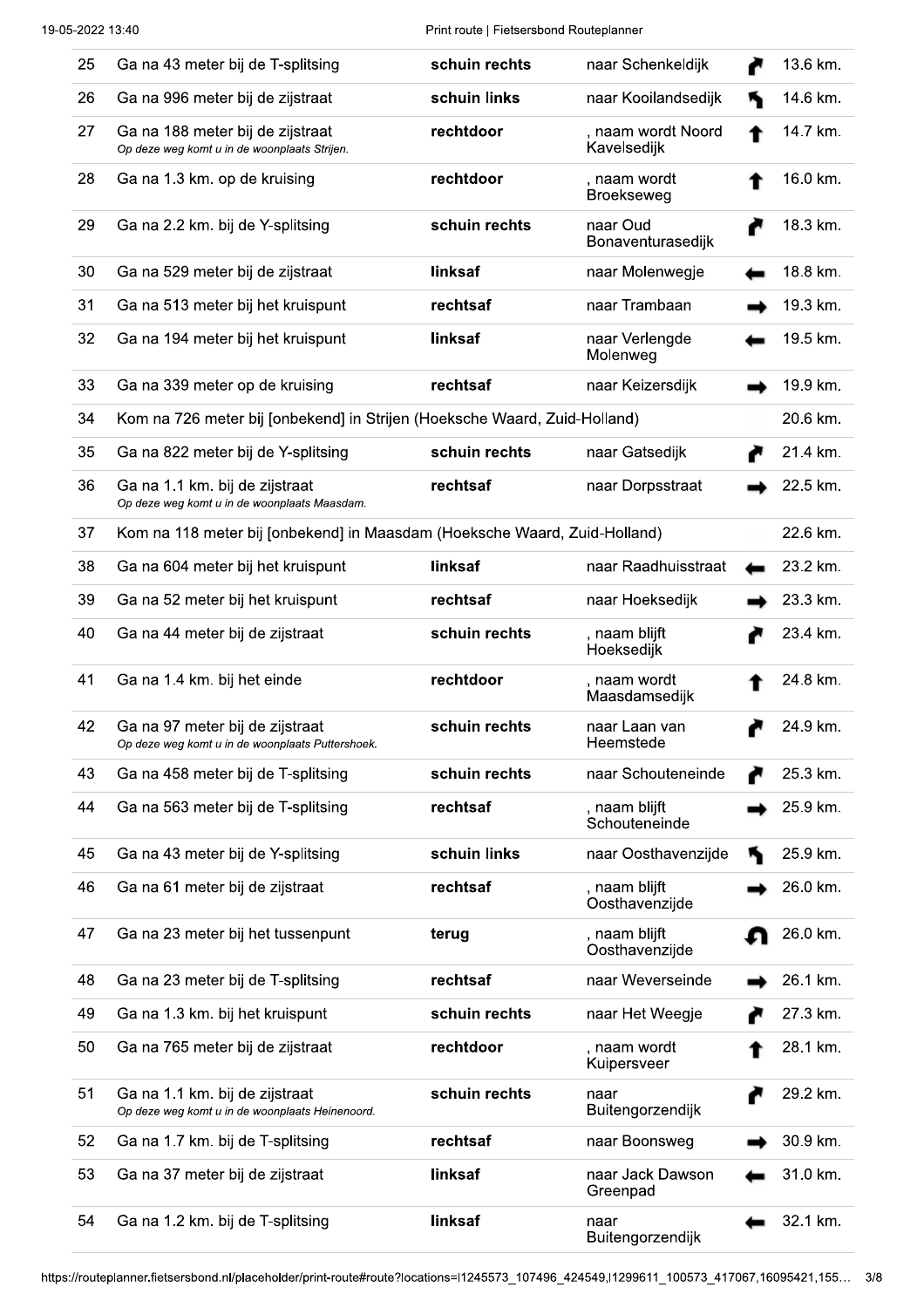| 19-05-2022 13:40 |                                                                                                                                                                           | Print route   Fietsersbond Routeplanner |                                     |          |
|------------------|---------------------------------------------------------------------------------------------------------------------------------------------------------------------------|-----------------------------------------|-------------------------------------|----------|
| 55               | Ga na 61 meter bij de zijstraat                                                                                                                                           | schuin rechts                           | naar Tunnelpad                      | 32.2 km. |
| 56               | Ga na 132 meter bij de zijstraat                                                                                                                                          | rechtdoor                               | , naam wordt<br>Heinenoordtunnel    | 32.3 km. |
| 57               | Ga na 1.1 km. bij de zijstraat<br>Op deze weg komt u in de woonplaats Barendrecht. In dit<br>routeonderdeel zit een Hindernis gewone fietsen.                             | schuin rechts                           | naar Tunnelpad                      | 33.4 km. |
| 58               | Ga na 217 meter bij de zijstraat                                                                                                                                          | rechtdoor                               | , naam wordt Kilweg                 | 33.6 km. |
| 59               | Ga na 594 meter bij de zijstraat                                                                                                                                          | linksaf                                 | naar Oude Maaspad                   | 34.2 km. |
| 60               | Ga na 4.1 km. bij de T-splitsing<br>Op deze weg komt u in de woonplaats Rhoon.                                                                                            | rechtsaf                                | naar Veerweg                        | 38.3 km. |
| 61               | Ga na 242 meter bij de zijstraat                                                                                                                                          | linksaf                                 | naar Portlandse<br>Zeedijk          | 38.6 km. |
| 62               | Ga na 240 meter bij de zijstraat                                                                                                                                          | schuin links                            | naar Oude Maaspad                   | 38.8 km. |
| 63               | Ga na 2.7 km. bij het kruispunt<br>In dit routeonderdeel zit een Negeren in lijst afwijkingen LF.                                                                         | rechtsaf                                | naar<br>Albrandswaardsedijk         | 41.5 km. |
| 64               | Ga na 284 meter bij de Y-splitsing<br>Op deze weg komt u in de woonplaats Poortugaal.                                                                                     | schuin links                            | naar Oude Maaspad                   | 41.8 km. |
| 65               | Ga na 1.0 km. bij de Y-splitsing                                                                                                                                          | schuin rechts                           | naam blijft Oude<br>Maaspad         | 42.8 km. |
| 66               | Ga na 143 meter bij het kruispunt                                                                                                                                         | rechtdoor                               | , naam wordt<br>Albrandswaardsedijk | 43.0 km. |
| 67               | Ga na 498 meter op de kruising                                                                                                                                            | schuin links                            | naar Slaperskade                    | 43.5 km. |
| 68               | Ga na 26 meter bij de Y-splitsing                                                                                                                                         | linksaf                                 | , naam blijft<br>Slaperskade        | 43.5 km. |
| 69               | Ga na 1.1 km. op de kruising                                                                                                                                              | rechtdoor                               | , naam wordt<br>fietspad            | 44.6 km. |
| 70               | Ga na 370 meter bij de T-splitsing<br>Op deze weg komt u in de woonplaats Hoogvliet.                                                                                      | schuin links                            | naar Aveling                        | 45.0 km. |
| 71               | Ga na 266 meter bij de rotonde                                                                                                                                            | schuin rechts                           | , naam blijft Aveling               | 45.2 km. |
| 72               | Kom na 63 meter bij [onbekend] in Hoogvliet (Rotterdam, Zuid-Holland)                                                                                                     |                                         |                                     | 45.3 km. |
| 73               | Ga na 65 meter op de kruising                                                                                                                                             | rechtsaf                                | naar Bekraging                      | 45.4 km. |
| 74               | Ga na 63 meter bij de T-splitsing                                                                                                                                         | linksaf                                 | naar Welhoeksedijk                  | 45.5 km. |
| 75               | Ga na 84 meter bij de zijstraat                                                                                                                                           | scherp rechts                           | , naam blijft<br>Welhoeksedijk      | 45.6 km. |
| 76               | Ga na 36 meter bij de zijstraat                                                                                                                                           | schuin links                            | naar Ariaansweg                     | 45.6 km. |
| 77               | Ga na 53 meter bij de T-splitsing                                                                                                                                         | scherp links                            | , naam blijft<br>Ariaansweg         | 45.6 km. |
| 78               | Ga na 783 meter bij de T-splitsing                                                                                                                                        | linksaf                                 | naar Groene<br>Kruisweg             | 46.4 km. |
| 79               | Ga na 118 meter bij het kruispunt<br>Deze afslag is bij een Verkeerslicht.                                                                                                | rechtsaf                                | naar Koddeweg                       | 46.5 km. |
| 80               | Ga na 206 meter bij het kruispunt                                                                                                                                         | rechtsaf                                | naar<br>Hoogvlietsekerkweg          | 46.8 km. |
| 81               | Ga na 255 meter bij de zijstraat                                                                                                                                          | linksaf                                 | naar fietspad                       | 47.1 km. |
| 82               | Ga na 877 meter bij de Y-splitsing                                                                                                                                        | schuin rechts                           | , naam blijft fietspad              | 47.9 km. |
| 83               | Ga na 503 meter bij de T-splitsing                                                                                                                                        | scherp links                            | naar Bospad                         | 48.4 km. |
| 84               | Ga na 605 meter bij het einde<br>https://routeplanner.fietsersbond.nl/placeholder/print-route#route?locations=l1245573_107496_424549,l1299611_100573_417067,16095421,155… | schuin rechts                           | naar Varleweg                       | 49.0 km. |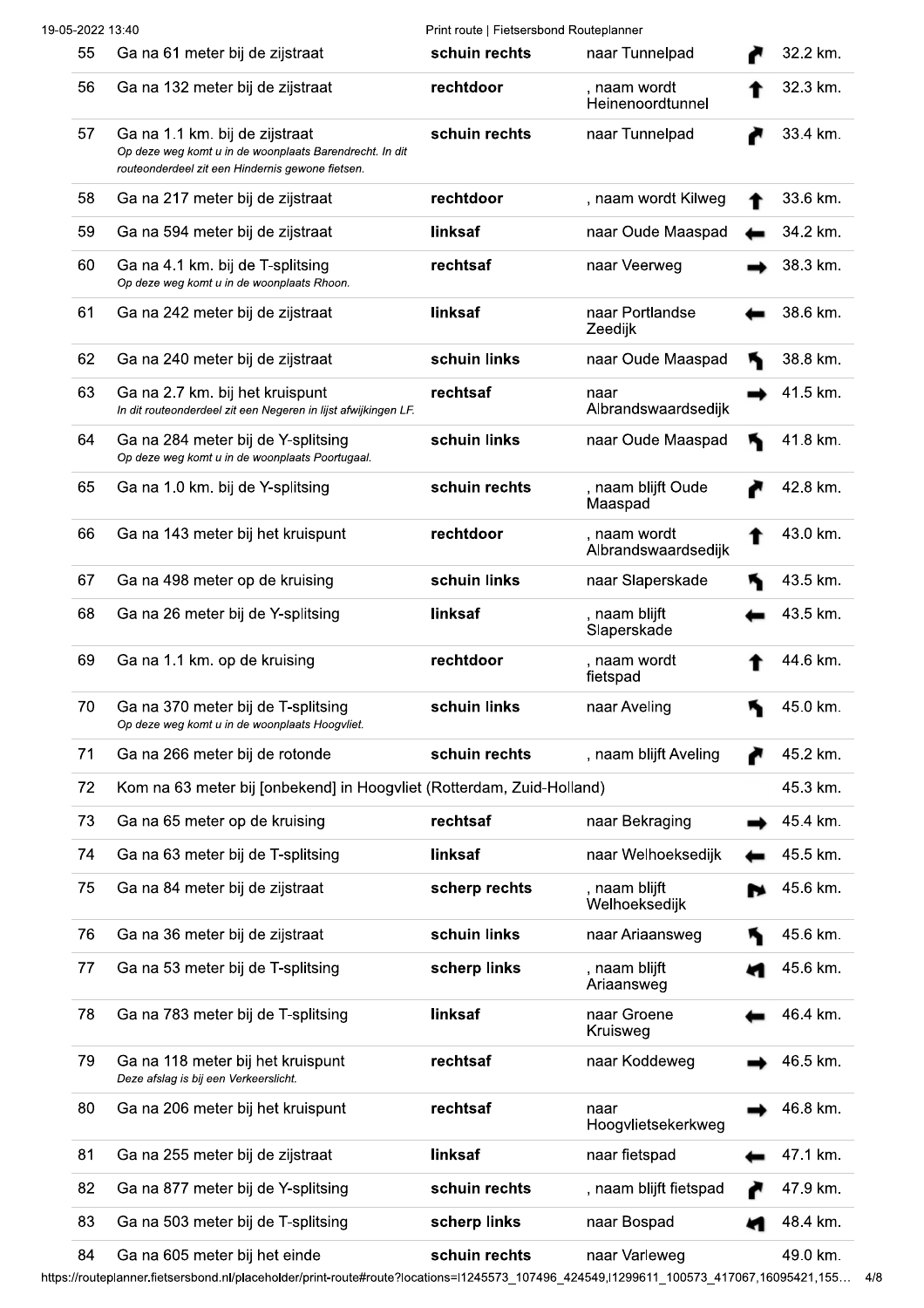|     | Op deze weg komt u in de woonplaats Poortugaal.                                                                                |               |                                               |          |
|-----|--------------------------------------------------------------------------------------------------------------------------------|---------------|-----------------------------------------------|----------|
| 85  | Ga na 1.1 km. bij de Y-splitsing                                                                                               | schuin rechts | naar Slotsedijk                               | 50.1 km. |
| 86  | Ga na 332 meter bij de zijstraat<br>Op deze weg komt u in de woonplaats Rhoon.                                                 | schuin links  | naar Groenedijk                               | 50.4 km. |
| 87  | Ga na 922 meter op de kruising                                                                                                 | rechtsaf      | naar Molendijk                                | 51.3 km. |
| 88  | Ga na 855 meter bij de T-splitsing                                                                                             | linksaf       | naar Stationsstraat                           | 52.2 km. |
| 89  | Ga na 404 meter bij de zijstraat                                                                                               | schuin rechts | , naam blijft<br>Stationsstraat               | 52.6 km. |
| 90  | Ga na 18 meter bij het kruispunt                                                                                               | rechtsaf      | naar Rivierweg                                | 52.6 km. |
| 91  | Ga na 33 meter bij het kruispunt                                                                                               | linksaf       | naar Achterdijk                               | 52.7 km. |
| 92  | Ga na 322 meter bij de T-splitsing                                                                                             | linksaf       | naar Kleidijk                                 | 53.0 km. |
| 93  | Ga na 72 meter bij het einde                                                                                                   | schuin rechts | naar Stationspad                              | 53.1 km. |
| 94  | Ga na 533 meter bij de zijstraat                                                                                               | rechtsaf      | , naam blijft<br>Stationspad                  | 53.6 km. |
| 95  | Ga na 369 meter bij de Y-splitsing<br>Op deze weg komt u in de woonplaats Rotterdam. In dit<br>routeonderdeel zit een Paaltje. | schuin links  | naar Rijsdijk                                 | 54.0 km. |
| 96  | Ga na 731 meter op de kruising<br>Op deze weg komt u in de woonplaats Rhoon.                                                   | linksaf       | naar Rhoonse Baan                             | 54.7 km. |
| 97  | Ga na 845 meter bij de rotonde                                                                                                 | linksaf       | naar Het Groene<br>Verbindingspad             | 55.5 km. |
| 98  | Ga na 512 meter bij de Y-splitsing                                                                                             | rechtsaf      | , naam blijft Het<br>Groene<br>Verbindingspad | 56.1 km. |
| 99  | Ga na 496 meter op de kruising                                                                                                 | rechtdoor     | , naam wordt<br>Rhoonse Baan                  | 56.6 km. |
|     | 100 Ga na 48 meter bij de rotonde                                                                                              | linksaf       | , naam blijft<br>Rhoonse Baan                 | 56.7 km. |
| 101 | Ga na 75 meter bij de rotonde                                                                                                  | rechtdoor     | , naam wordt<br>Carnisser Baan                | 56.8 km. |
| 102 | Ga na 541 meter bij de rotonde<br>Op deze weg komt u in de woonplaats Barendrecht.                                             | schuin rechts | naar Heulweg                                  | 57.4 km. |
| 103 | Ga na 61 meter bij de T-splitsing                                                                                              | linksaf       | , naam blijft<br>Heulweg                      | 57.4 km. |
| 104 | Ga na 6 meter op de kruising                                                                                                   | rechtsaf      | , naam blijft<br>Heulweg                      | 57.5 km. |
| 105 | Ga na 101 meter bij de Y-splitsing                                                                                             | schuin links  | naar Voordijk                                 | 57.6 km. |
| 106 | Ga na 39 meter bij de zijstraat                                                                                                | schuin rechts | naar Bakkersdijk                              | 57.6 km. |
| 107 | Ga na 598 meter op de kruising<br>In dit routeonderdeel zit een Paaltje.                                                       | rechtdoor     | , naam wordt<br>Middeldijk                    | 58.2 km. |
| 108 | Ga na 1.5 km. bij de T-splitsing                                                                                               | rechtsaf      | naar Middeldijkerplei                         | 59.6 km. |
| 109 | Ga na 102 meter bij de Y-splitsing                                                                                             | schuin rechts | naar Middeldijk                               | 59.7 km. |
| 110 | Ga na 375 meter bij de Y-splitsing                                                                                             | schuin links  | , naam blijft<br>Middeldijk                   | 60.1 km. |
| 111 | Ga na 2.1 km. bij het kruispunt<br>Deze afslag is bij een Verkeerslicht.                                                       | schuin rechts | , naam blijft<br>Middeldijk                   | 62.2 km. |
| 112 | Ga na 7 meter bij het tussenpunt                                                                                               | terug         | , naam blijft<br>Middeldijk                   | 62.2 km. |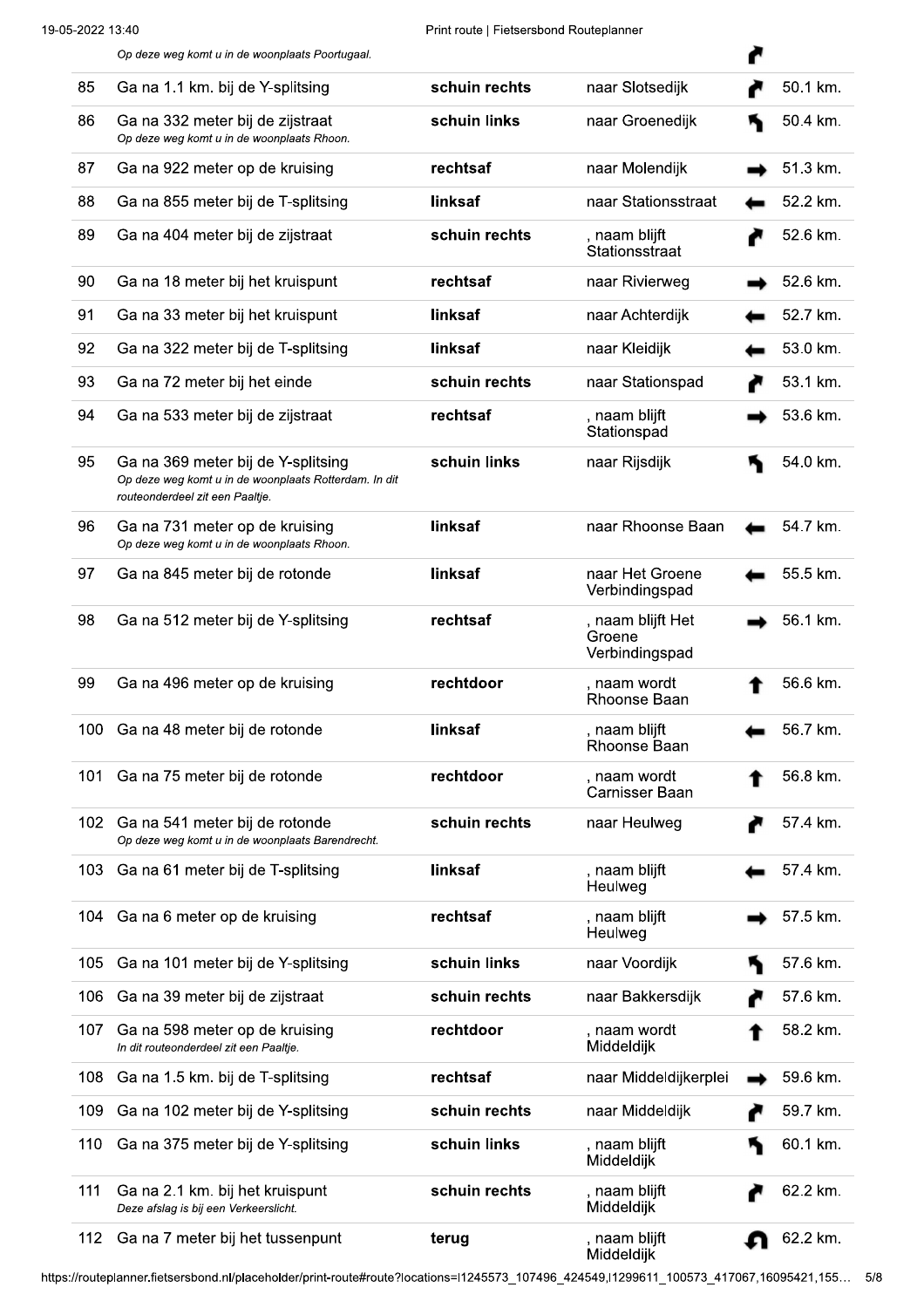| 113 | Ga na 7 meter bij het kruispunt                                                                                               | schuin rechts | naar Tweede<br>Barendrechtseweg          | 62.2 km. |
|-----|-------------------------------------------------------------------------------------------------------------------------------|---------------|------------------------------------------|----------|
| 114 | Ga na 375 meter bij de rotonde                                                                                                | rechtsaf      | naar Kempenaar                           | 62.6 km. |
| 115 | Ga na 77 meter bij de T-splitsing                                                                                             | schuin rechts | , naam blijft<br>Kempenaar               | 62.7 km. |
| 116 | Ga na 225 meter bij de Y-splitsing                                                                                            | linksaf       | naar Groene Rede                         | 62.9 km. |
| 117 | Ga na 72 meter op de kruising                                                                                                 | rechtdoor     | , naam wordt<br><b>Buitenlandse Baan</b> | 63.0 km. |
| 118 | Ga na 495 meter bij de zijstraat                                                                                              | rechtdoor     | , naam wordt<br>Ziedewijdsedijk          | 63.5 km. |
| 119 | Ga na 54 meter bij de 5-sprong                                                                                                | rechtdoor     | , naam wordt<br>Gebroken Meeldijk        | 63.6 km. |
| 120 | Ga na 369 meter op de kruising<br>In dit routeonderdeel zit een Hindernis brede fietsen, en<br>een Paaltje.                   | rechtsaf      | , naam blijft<br>Gebroken Meeldijk       | 63.9 km. |
| 121 | Ga na 136 meter bij de Y-splitsing                                                                                            | schuin rechts | , naam blijft<br>Gebroken Meeldijk       | 64.1 km. |
| 122 | Ga na 162 meter bij de zijstraat                                                                                              | linksaf       | naar Dwarsligger                         | 64.2 km. |
| 123 | Ga na 307 meter bij de rotonde                                                                                                | schuin links  | , naam blijft<br>Dwarsligger             | 64.5 km. |
| 124 | Ga na 123 meter bij het kruispunt                                                                                             | rechtdoor     | , naam wordt<br>Zuideinde                | 64.7 km. |
| 125 | Ga na 478 meter op de kruising                                                                                                | rechtdoor     | , naam wordt Zweth                       | 65.2 km. |
| 126 | Ga na 93 meter bij het einde                                                                                                  | rechtdoor     | , naam wordt Donk                        | 65.3 km. |
| 127 | Ga na 356 meter bij het kruispunt<br>Deze afslag is bij een Verkeerslicht.                                                    | rechtsaf      | naar Dierensteinweg                      | 65.6 km. |
| 128 | Ga na 427 meter bij het kruispunt<br>Deze afslag is bij een Verkeerslicht. Op deze weg komt u in<br>de woonplaats Ridderkerk. | rechtdoor     | , naam wordt<br>Verbindingsweg           | 66.1 km. |
| 129 | Ga na 94 meter bij het kruispunt                                                                                              | schuin rechts | naar Rijksstraatweg                      | 66.2 km. |
| 130 | Ga na 1.4 km. bij de rotonde<br>In dit routeonderdeel zit een Paaltje.                                                        | schuin links  | , naam blijft<br>Rijksstraatweg          | 67.6 km. |
| 131 | Ga na 392 meter bij de zijstraat                                                                                              | rechtsaf      | , naam blijft<br>Rijksstraatweg          | 68.1 km. |
| 132 | Ga na 11 meter bij de T-splitsing                                                                                             | linksaf       | , naam blijft<br>Rijksstraatweg          | 68.1 km. |
| 133 | Ga na 223 meter bij het kruispunt                                                                                             | schuin rechts | naar Waaldijk                            | 68.3 km. |
| 134 | Ga na 1.1 km. bij het kruispunt                                                                                               | schuin rechts | naar Rijksstraatweg                      | 69.4 km. |
| 135 | Ga na 460 meter bij het kruispunt                                                                                             | rechtsaf      | naar Waalweg                             | 69.9 km. |
| 136 | Ga na 209 meter bij de zijstraat                                                                                              | linksaf       | naar fietspad                            | 70.1 km. |
| 137 | Ga na 1.8 km. bij de T-splitsing                                                                                              | linksaf       | naar Waalweg                             | 71.9 km. |
| 138 | Ga na 99 meter bij het kruispunt                                                                                              | rechtsaf      | naar Molenweg                            | 72.0 km. |
| 139 | Ga na 826 meter op de kruising<br>Op deze weg komt u in de woonplaats Heerjansdam.                                            | linksaf       | naar Molenwei                            | 72.8 km. |
| 140 | Ga na 1.5 km. bij de T-splitsing                                                                                              | linksaf       | naar Develweg                            | 74.3 km. |
| 141 | Ga na 523 meter bij het einde                                                                                                 | rechtdoor     | , naam wordt<br>Groenesteeg              | 74.8 km. |

https://routeplanner.fietsersbond.nl/placeholder/print-route#route?locations=l1245573\_107496\_424549,l1299611\_100573\_417067,16095421,155... 6/8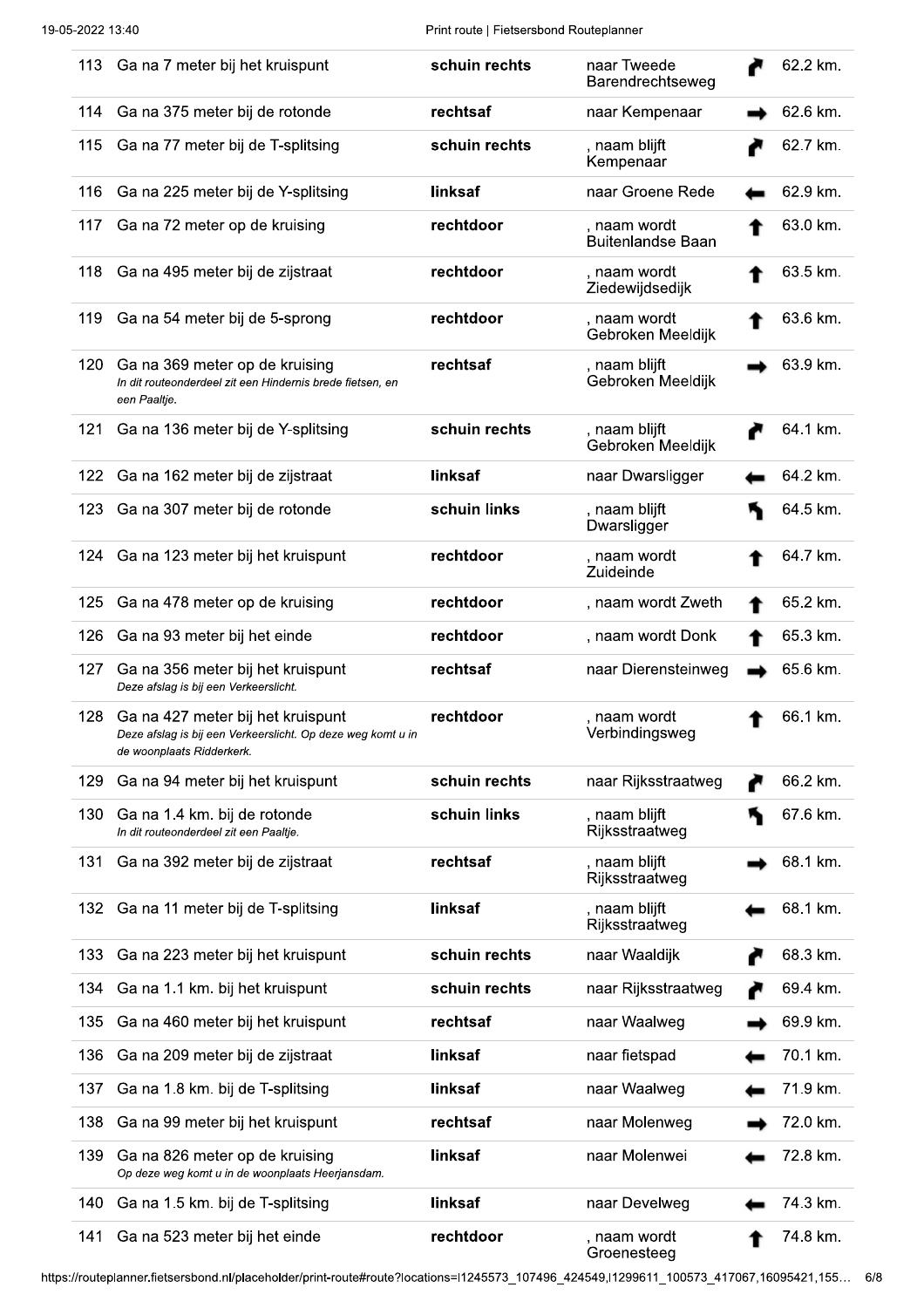|     | 142 Ga na 65 meter bij de zijstraat<br>Op deze weg komt u in de woonplaats Zwijndrecht.                                                                                                                                                                                                                                                                                                                                                                                                                                                                                                                                                       | rechtsaf      | naar Kijfhoek                                                                                                      | 74.9 km. |
|-----|-----------------------------------------------------------------------------------------------------------------------------------------------------------------------------------------------------------------------------------------------------------------------------------------------------------------------------------------------------------------------------------------------------------------------------------------------------------------------------------------------------------------------------------------------------------------------------------------------------------------------------------------------|---------------|--------------------------------------------------------------------------------------------------------------------|----------|
| 143 | Ga na 696 meter bij de zijstraat                                                                                                                                                                                                                                                                                                                                                                                                                                                                                                                                                                                                              | rechtdoor     | , naam wordt<br>Fietspad 69                                                                                        | 75.6 km. |
| 144 | Ga na 849 meter bij de Y-splitsing                                                                                                                                                                                                                                                                                                                                                                                                                                                                                                                                                                                                            | schuin links  | naar Molenvliet                                                                                                    | 76.5 km. |
| 145 | Ga na 121 meter bij het kruispunt                                                                                                                                                                                                                                                                                                                                                                                                                                                                                                                                                                                                             | linksaf       | , naam blijft<br>Molenvliet                                                                                        | 76.6 km. |
| 146 | Ga na 1.2 km. bij het kruispunt                                                                                                                                                                                                                                                                                                                                                                                                                                                                                                                                                                                                               | schuin rechts | naar Develsingel                                                                                                   | 77.7 km. |
| 147 | Ga na 62 meter bij het kruispunt                                                                                                                                                                                                                                                                                                                                                                                                                                                                                                                                                                                                              | scherp links  | naar<br>Pietermantunnel                                                                                            | 77.8 km. |
| 148 | Ga na 396 meter bij het kruispunt                                                                                                                                                                                                                                                                                                                                                                                                                                                                                                                                                                                                             | schuin rechts | naar Jeroen<br>Boschlaan                                                                                           | 78.2 km. |
| 149 | Ga na 983 meter bij de Y-splitsing                                                                                                                                                                                                                                                                                                                                                                                                                                                                                                                                                                                                            | linksaf       | naar<br>Rembrandtstraat                                                                                            | 79.2 km. |
| 150 | Ga na 65 meter bij de zijstraat                                                                                                                                                                                                                                                                                                                                                                                                                                                                                                                                                                                                               | rechtsaf      | naar Jan<br>Steenstraat                                                                                            | 79.3 km. |
| 151 | Ga na 112 meter na de oversteek<br>Deze afslag is bij een Verkeerslicht. In dit routeonderdeel<br>zit een Paaltje.                                                                                                                                                                                                                                                                                                                                                                                                                                                                                                                            | rechtdoor     | , naam wordt<br>Stationsweg                                                                                        | 79.4 km. |
| 152 | Ga na 315 meter bij het kruispunt<br>Deze afslag is bij een Verkeerslicht.                                                                                                                                                                                                                                                                                                                                                                                                                                                                                                                                                                    | schuin links  | , naam blijft<br>Stationsweg                                                                                       | 79.8 km. |
| 153 | Ga na 139 meter bij de rotonde                                                                                                                                                                                                                                                                                                                                                                                                                                                                                                                                                                                                                | schuin links  | naar Ringdijk                                                                                                      | 79.9 km. |
| 154 | Ga na 881 meter op de kruising                                                                                                                                                                                                                                                                                                                                                                                                                                                                                                                                                                                                                | rechtsaf      | naar Veerplein                                                                                                     | 80.9 km. |
| 155 | Ga na 85 meter bij de Y-splitsing                                                                                                                                                                                                                                                                                                                                                                                                                                                                                                                                                                                                             | schuin links  | naar Zomerlust                                                                                                     | 80.9 km. |
| 156 | Ga na 19 meter bij de Y-splitsing<br>Deze afslag is bij een weg met de volgende beschrijving:<br>veersteiger.                                                                                                                                                                                                                                                                                                                                                                                                                                                                                                                                 | schuin rechts | naar steiger                                                                                                       | 81.0 km. |
| īΕ, | Ga na 58 meter bij kade<br>Dit routeonderdeel is niet altijd toegankelijk; . In dit<br>routeonderdeel zit een Niet altijd toegankelijk.                                                                                                                                                                                                                                                                                                                                                                                                                                                                                                       | linksaf       | naar veerpont over<br><b>Beneden Merwede</b><br>Beneden Merwede<br>in Zwijndrecht<br>(Dordrecht, Zuid-<br>Holland) | 81.0 km. |
| 158 | Ga na 1.3 km. bij kade<br>In dit routeonderdeel zit een Niet altijd toegankelijk, en een<br>Veerpont met de volgende beschrijving: Naam: Zwijndrecht<br>- Dordrecht - Papendrecht; Plaatsnaam: Dordrecht,<br>Papendrecht, Zwijndrecht; Informatie: 0800-0232545 (Blue<br>Amigo Waterbus); Type veer: Catamaran; Opmerkingen:<br>Waterbus lijn 22<br>Vaart 4x per uur<br>Aanlegplaatsen 01/01-31/3 en 01/10-31/12 Dordrecht<br>Hooikade, Zwijndrecht Veerplein, Dordrecht<br>Merwedekade en Papendrecht Veerdam<br>Aanlegplaatsen 01/04-30/09: Zwijndrecht Veerplein,<br>Dordrecht Merwedekade en Papendrecht Veerdam<br>Fiets mag gratis mee. | schuin links  | naar steiger                                                                                                       | 82.3 km. |
| 159 | Ga na 83 meter bij het einde<br>Op deze weg komt u in de woonplaats Dordrecht. In dit<br>routeonderdeel zit een Negeren in lijst afwijkingen LF.                                                                                                                                                                                                                                                                                                                                                                                                                                                                                              | schuin links  | naar Otto Dickeplein                                                                                               | 82.4 km. |
| 160 | Ga na 26 meter bij de T-splitsing<br>In dit routeonderdeel zit een Negeren in lijst afwijkingen LF.                                                                                                                                                                                                                                                                                                                                                                                                                                                                                                                                           | schuin links  | , naam blijft Otto<br>Dickeplein                                                                                   | 82.4 km. |